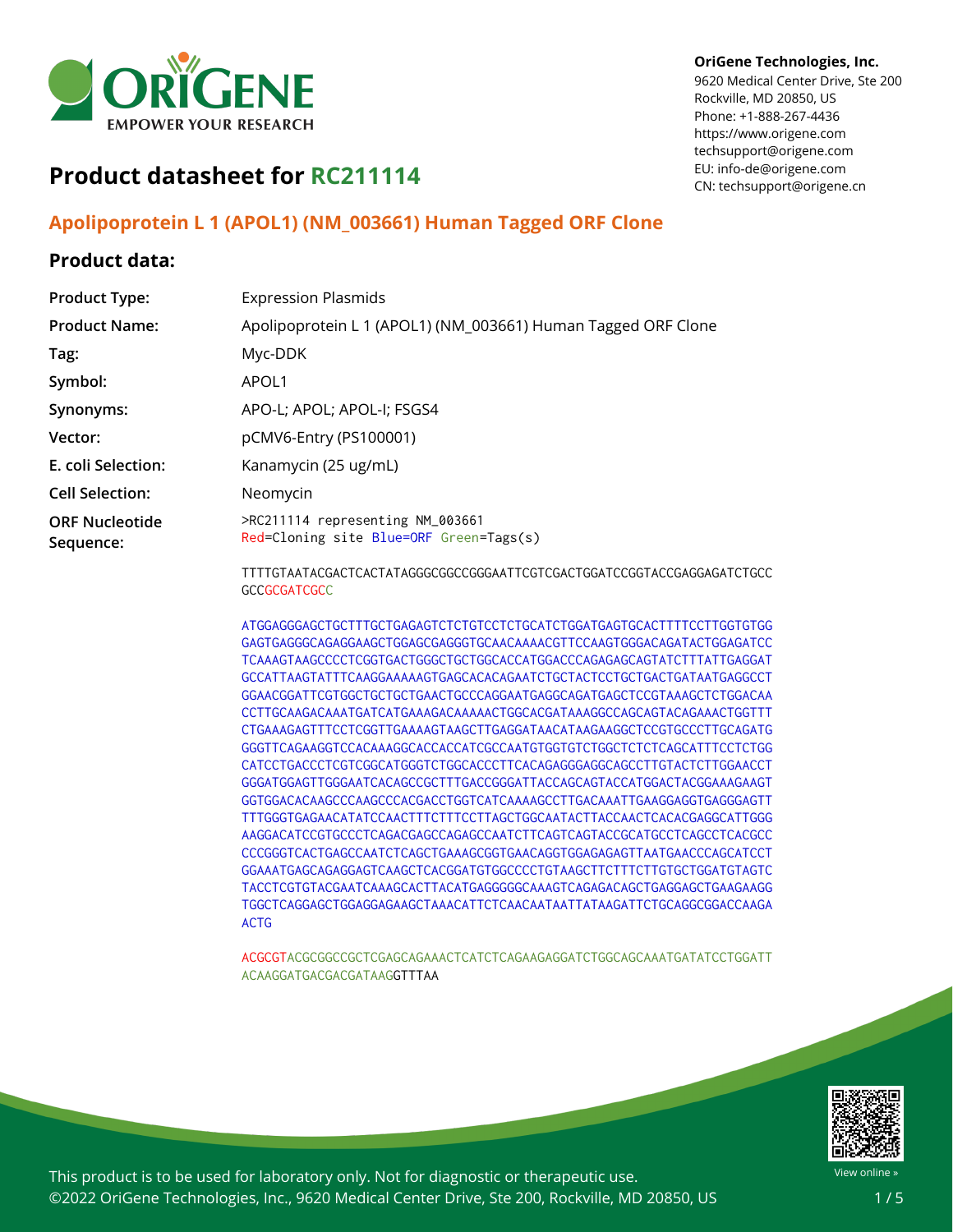

**Plasmid Map:**



\* The last codon before the Stop codon of the ORF

This product is to be used for laboratory only. Not for diagnostic or therapeutic use. ©2022 OriGene Technologies, Inc., 9620 Medical Center Drive, Ste 200, Rockville, MD 20850, US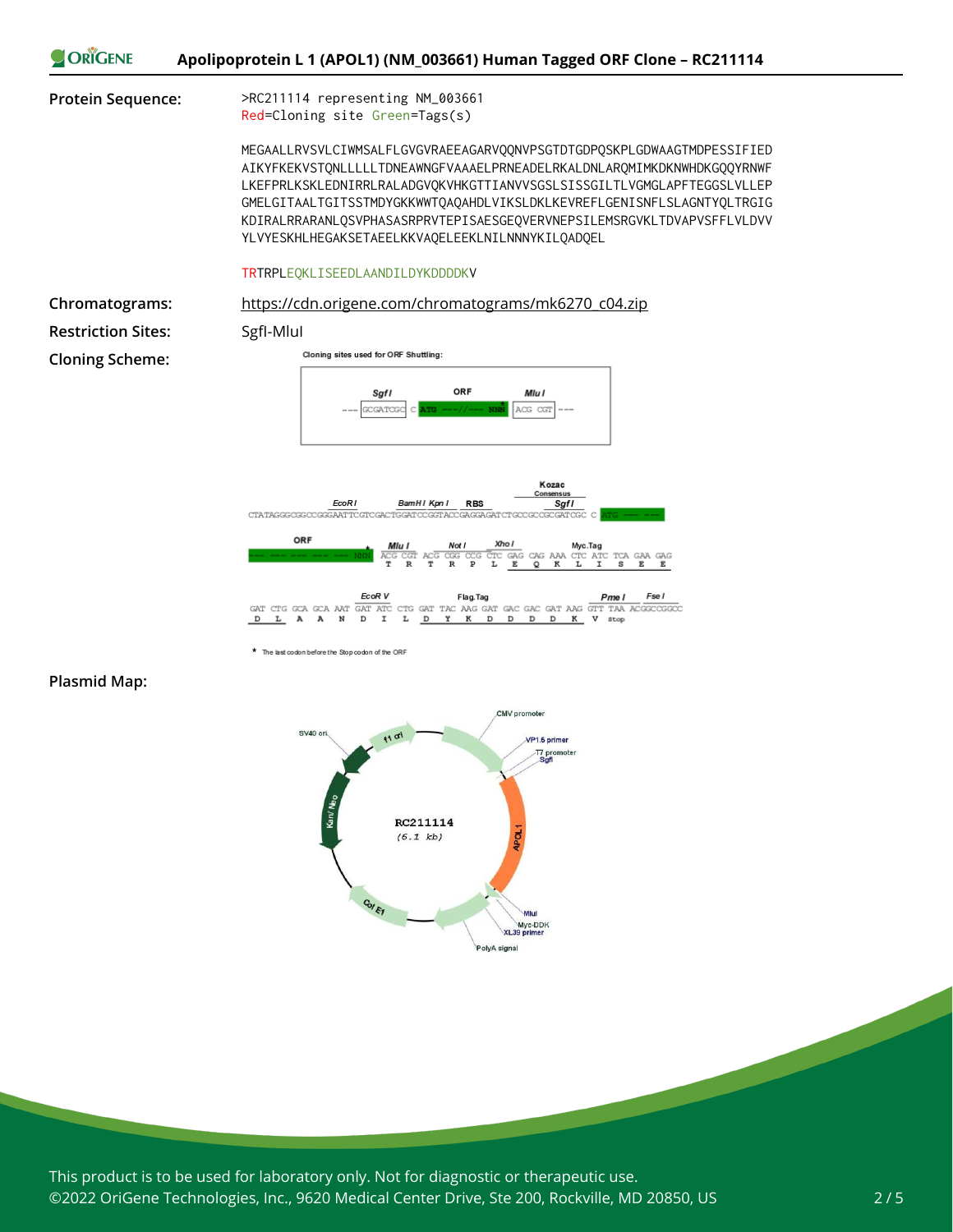| ORIGENE<br>Apolipoprotein L 1 (APOL1) (NM_003661) Human Tagged ORF Clone - RC211114                                                                                                                    |                                                                                                                                                                                                                                                                                                                                                                                                                                                                                                                                             |  |
|--------------------------------------------------------------------------------------------------------------------------------------------------------------------------------------------------------|---------------------------------------------------------------------------------------------------------------------------------------------------------------------------------------------------------------------------------------------------------------------------------------------------------------------------------------------------------------------------------------------------------------------------------------------------------------------------------------------------------------------------------------------|--|
| <b>ACCN:</b>                                                                                                                                                                                           | NM_003661                                                                                                                                                                                                                                                                                                                                                                                                                                                                                                                                   |  |
| <b>ORF Size:</b>                                                                                                                                                                                       | 1194 bp                                                                                                                                                                                                                                                                                                                                                                                                                                                                                                                                     |  |
| <b>OTI Disclaimer:</b>                                                                                                                                                                                 | Due to the inherent nature of this plasmid, standard methods to replicate additional amounts<br>of DNA in E. coli are highly likely to result in mutations and/or rearrangements. Therefore,<br>OriGene does not guarantee the capability to replicate this plasmid DNA. Additional amounts<br>of DNA can be purchased from OriGene with batch-specific, full-sequence verification at a<br>reduced cost. Please contact our customer care team at custsupport@origene.com or by<br>calling 301.340.3188 option 3 for pricing and delivery. |  |
|                                                                                                                                                                                                        | The molecular sequence of this clone aligns with the gene accession number as a point of<br>reference only. However, individual transcript sequences of the same gene can differ through<br>naturally occurring variations (e.g. polymorphisms), each with its own valid existence. This<br>clone is substantially in agreement with the reference, but a complete review of all prevailing<br>variants is recommended prior to use. More info                                                                                              |  |
| <b>OTI Annotation:</b>                                                                                                                                                                                 | This clone was engineered to express the complete ORF with an expression tag. Expression<br>varies depending on the nature of the gene.                                                                                                                                                                                                                                                                                                                                                                                                     |  |
| The ORF clone is ion-exchange column purified and shipped in a 2D barcoded Matrix tube<br>Components:<br>containing 10ug of transfection-ready, dried plasmid DNA (reconstitute with 100 ul of water). |                                                                                                                                                                                                                                                                                                                                                                                                                                                                                                                                             |  |
| <b>Reconstitution Method:</b>                                                                                                                                                                          | 1. Centrifuge at 5,000xg for 5min.<br>2. Carefully open the tube and add 100ul of sterile water to dissolve the DNA.<br>3. Close the tube and incubate for 10 minutes at room temperature.<br>4. Briefly vortex the tube and then do a quick spin (less than 5000xg) to concentrate the liquid<br>at the bottom.<br>5. Store the suspended plasmid at -20°C. The DNA is stable for at least one year from date of<br>shipping when stored at -20°C.                                                                                         |  |
| RefSeq:                                                                                                                                                                                                | NM 003661.4                                                                                                                                                                                                                                                                                                                                                                                                                                                                                                                                 |  |
| <b>RefSeq Size:</b>                                                                                                                                                                                    | 2856 bp                                                                                                                                                                                                                                                                                                                                                                                                                                                                                                                                     |  |
| <b>RefSeq ORF:</b>                                                                                                                                                                                     | 1197 bp                                                                                                                                                                                                                                                                                                                                                                                                                                                                                                                                     |  |
| Locus ID:                                                                                                                                                                                              | 8542                                                                                                                                                                                                                                                                                                                                                                                                                                                                                                                                        |  |
| <b>UniProt ID:</b>                                                                                                                                                                                     | 014791                                                                                                                                                                                                                                                                                                                                                                                                                                                                                                                                      |  |
| <b>Cytogenetics:</b>                                                                                                                                                                                   | 22q12.3                                                                                                                                                                                                                                                                                                                                                                                                                                                                                                                                     |  |
| <b>Protein Families:</b>                                                                                                                                                                               | Secreted Protein, Transmembrane                                                                                                                                                                                                                                                                                                                                                                                                                                                                                                             |  |
| MW:                                                                                                                                                                                                    | 43.97 kDa                                                                                                                                                                                                                                                                                                                                                                                                                                                                                                                                   |  |

This product is to be used for laboratory only. Not for diagnostic or therapeutic use. ©2022 OriGene Technologies, Inc., 9620 Medical Center Drive, Ste 200, Rockville, MD 20850, US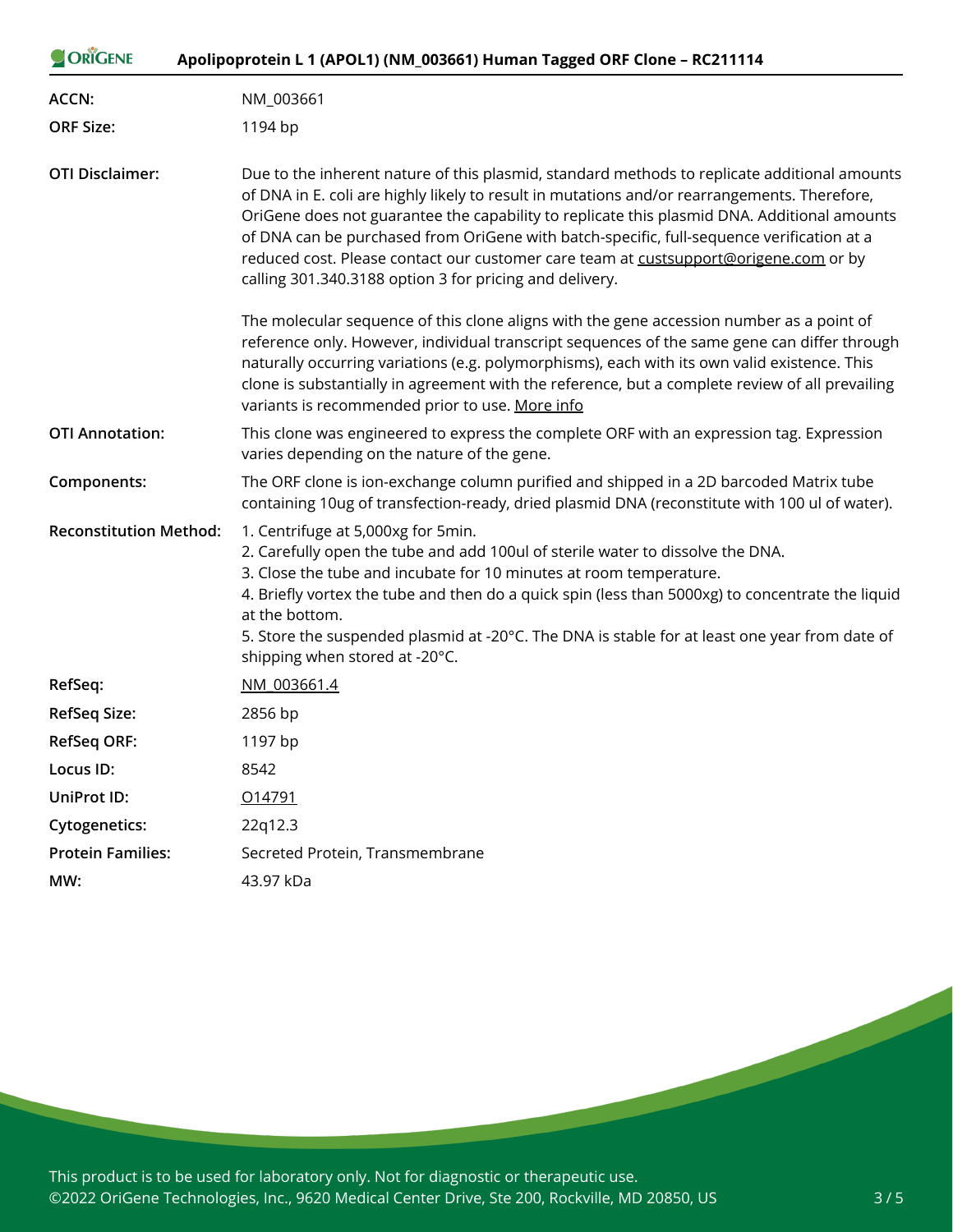#### ORIGENE **Apolipoprotein L 1 (APOL1) (NM\_003661) Human Tagged ORF Clone – RC211114**

**Gene Summary:** This gene encodes a secreted high density lipoprotein which binds to apolipoprotein A-I. Apolipoprotein A-I is a relatively abundant plasma protein and is the major apoprotein of HDL. It is involved in the formation of most cholesteryl esters in plasma and also promotes efflux of cholesterol from cells. This apolipoprotein L family member may play a role in lipid exchange and transport throughout the body, as well as in reverse cholesterol transport from peripheral cells to the liver. Several different transcript variants encoding different isoforms have been found for this gene. [provided by RefSeq, Nov 2008]

#### **Product images:**



HEK293T cells were transfected with the pCMV6- ENTRY control (Cat# [PS100001], Left lane) or pCMV6-ENTRY APOL1 (Cat# RC211114, Right lane) cDNA for 48 hrs and lysed. Equivalent amounts of cell lysates (5 ug per lane) were separated by SDS-PAGE and immunoblotted with anti-APOL1 antibody(Cat# [TA812037]). Positive lysates [LY418517] (100ug) and [LC418517] (20ug) can be purchased separately from OriGene.

Western blot validation of overexpression lysate (Cat# [LY427915]) using anti-DDK antibody (Cat# [TA50011-100]). Left: Cell lysates from untransfected HEK293T cells; Right: Cell lysates from HEK293T cells transfected with [RC226566] using transfection reagent MegaTran 2.0 (Cat# [TT210002]).

This product is to be used for laboratory only. Not for diagnostic or therapeutic use. ©2022 OriGene Technologies, Inc., 9620 Medical Center Drive, Ste 200, Rockville, MD 20850, US